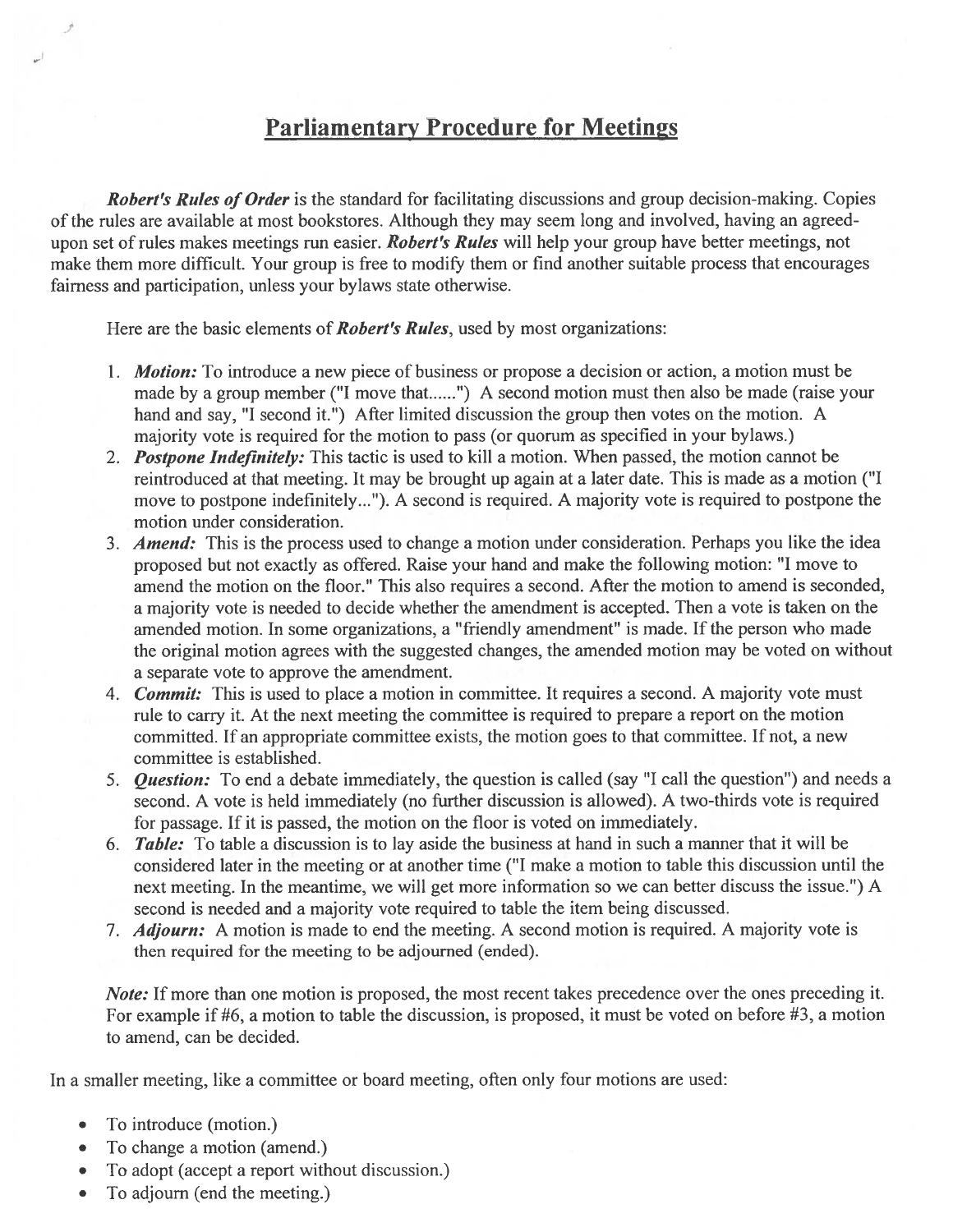Remember, these processes are designed to ensure that everyone has <sup>a</sup> chance to participate and to share ideas in an orderly manner. Parliamentary procedure should not be used to preven<sup>t</sup> discussion of important issues.

Board and committee chairpersons and other leaders may want to ge<sup>t</sup> some training in meeting facilitation and in using parliamentary procedure. Additional information on meeting processes, dealing with difficult people, and using *Robert's Rules* is available from district office staff and community resources such as the League of Women Voters, United Way and other technical assistance providers. Parliamentary Procedure at a Glance, by O. Garfield Jones, is an excellent and useful guide for neighborhood association chairs.

# Tips in Parliamentary Procedure

The following summary will help you determine when to use the actions described in **Robert's Rules**.

- •A main motion must be moved, seconded, and stated by the chair before it can be discussed.
- •If you want to move, second, or speak to a motion, stand and address the chair.
- If you approve the motion as is, vote for it.
- If you disapprove the motion, vote against it.
- If you approve the idea of the motion but want to change it, amend it or submit a substitute for it.
- $\bullet$ If you want advice or information to help you make your decision, move to refer the motion to an appropriate quorum or committee with instructions to repor<sup>t</sup> back.
- •If you feel they can handle it better than the assembly, move to refer the motion to a quorum or committee with power to act
- • If you feel that there the pending question(s) should be delayed so more urgen<sup>t</sup> business can be considered, move to lay the motion on the table.
- If you want time to think the motion over, move that consideration be deferred to a certain time.
- •If you think that further discussion is unnecessary, move the previous question.
- • If you think that the assembly should give further consideration to <sup>a</sup> motion referred to <sup>a</sup> quorum or committee, move the motion be recalled.
- • If you think that the assembly should give further consideration to <sup>a</sup> matter already voted upon, move that it be reconsidered.
- If you do not agree with a decision rendered by the chair, *appeal the decision to the assembly*
- If you think that a matter introduced is not germane to the matter at hand, a point of order may be raised.
- If you think that too much time is being consumed by speakers, you can move a time limit on such speeches.
- If a motion has several parts, and you wish to vote differently on these parts, move to divide the motion.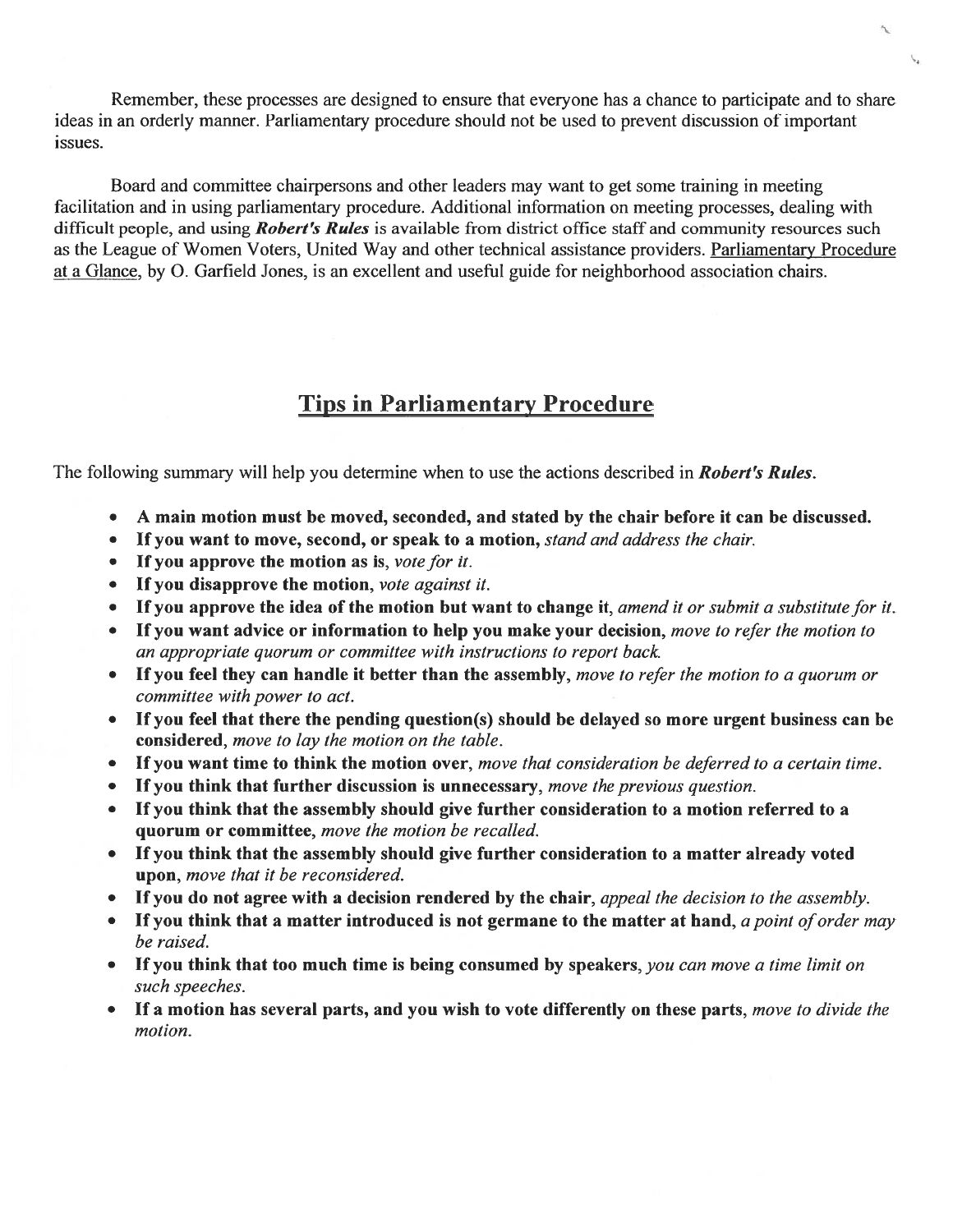# IN THE MEETING

#### TO INTRODUCEA MOTION:

Stand when no one else has the floor. Address the Chair by the proper title. Wait until the chair recognizes you.

- Now that you have the floor and can proceed with your motion say "I move that...," state your motion clearly and sit down.
- Another member may second your motion. A second merely implies that the seconder agrees that the motion should come before the assembly and not that he/she is in favor of the motion.
- • If there is no second, the Chair says, "The motion is not before you at this time." The motion is not lost, as there has been no vote taken.
- If there is <sup>a</sup> second, the Chair states the question by saying "It has been moved and seconded that (state the motion). . ., is there any discussion?"

### DEBATE OR DISCUSSING THE MOTION:

- •The member who made the motion is entitled to speak first.
- •Every member has the right to speak in debate.
- •The Chair should alternate between those "for" the motion and those "against" the motion.
- •The discussion should be related to the pending motion.
- •Avoid using <sup>a</sup> person's name in debate.
- •All questions should be directed to the Chair.
- •Unless there is <sup>a</sup> special rule providing otherwise, <sup>a</sup> member is limited to speak once to <sup>a</sup> motion.
- •Asking <sup>a</sup> question or <sup>a</sup> brief suggestion is not counted in debate.
- •A person may speak <sup>a</sup> second time in debate with the assembly's permission.

### VOTING ONA MOTION:

- • Before <sup>a</sup> vote is taken, the Chair puts the question by saying "Those in favor of the motion that ... (repeat the motion)... say "Aye." Those opposed say "No." Wait, then say "The motion is carried," or "The motion is lost."
- •Some motions require <sup>a</sup> 2/3 vote. A 2/3 vote is obtained by standing
- $\bullet$  If <sup>a</sup> member is in doubt about the vote, he may call out "division." A division is <sup>a</sup> demand for <sup>a</sup> standing vote.
- •A majority vote is more than half of the votes cast by persons legally entitled to vote.
- •A 2/3 vote means at least 2/3 of the votes cast by persons legally entitled to vote.
- •A tie vote is <sup>a</sup> lost vote, since it is not <sup>a</sup> majority.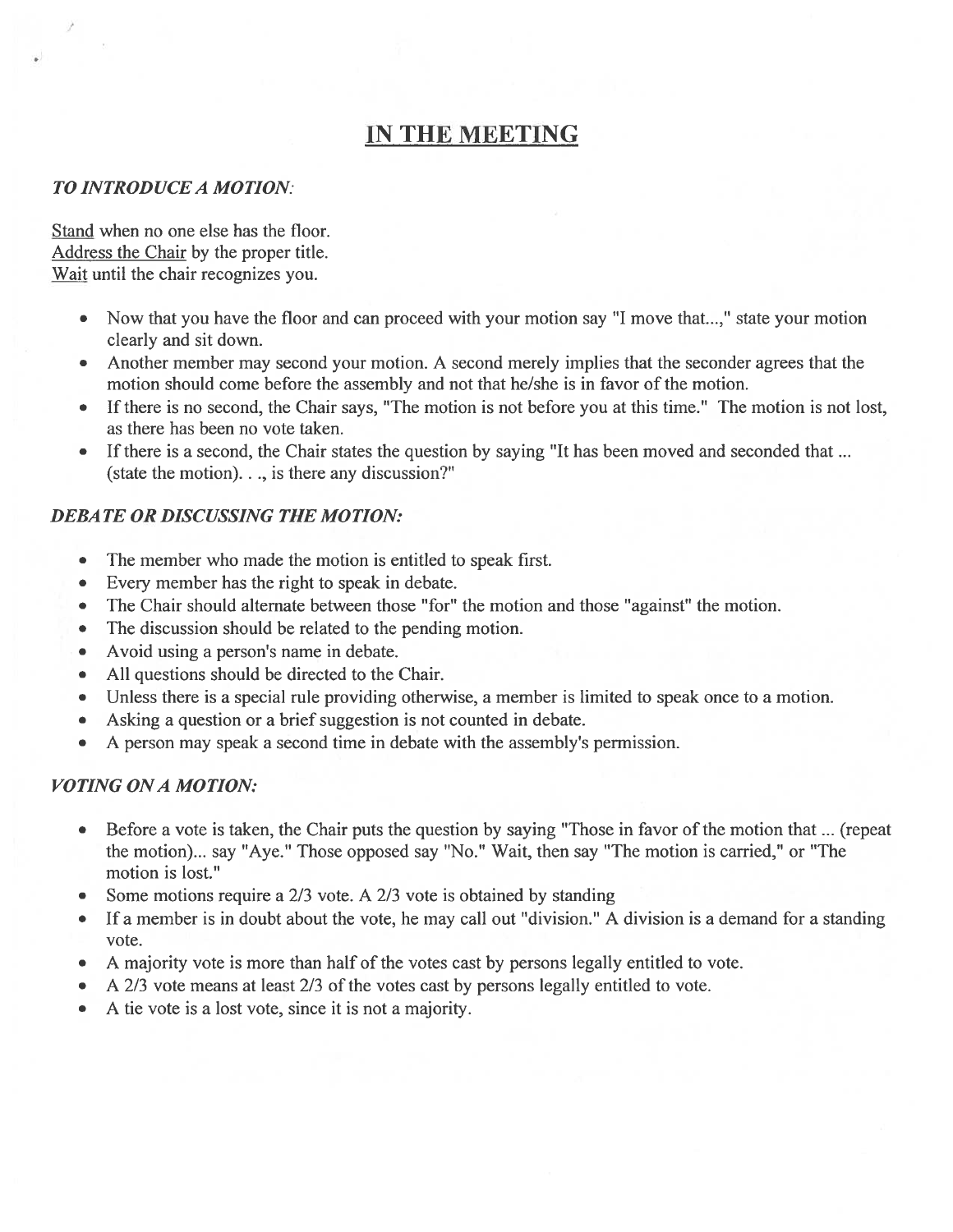### **AMENDMENTS ILLUSTRATED** Any main motion or resolution may be amended by: 1. Adding at the end 2. Striking out a word or words 3. Inserting a word or words 4. Striking out and inserting a word or words 5. Substitution A member rises, addresses the chair, receives recognition, and states the motion: "I move that..." **MAIN MOTION** Another member seconds the motion. The Chair repeats the motion and says, "Is there any discussion?" Must be germane to the main motion To improve the motion, a member rises, receives recognition and says, "I move PRIMARY AMENDMENT to amend the motion by . . . " Another member seconds the amendment. The Chair repeats the amendment and says, "Is there any discussion on the amendment?" Must be germane to the To improve the amendment, a member rises, primary amendment receives recognition, and says, "I move to amend the amendment by . . . " SECONDARY AMENDMENT Another member seconds the amendment. (not amendable) The Chair repeats the amendment to the amendment and says, "Is there any discussion on the

- When discussion ceases, the Chair says, "Those in favor of the amendment to the amendment say 'Aye.' Those opposed say 'No.""
- " If the vote was in the affirmative, the amendment is included in the primary amendment. The Chair then says, "Is there any discussion on the amended amendment?"
- If there is no discussion, a vote is taken on the amended amendment. If the vote in the affirmative, the amendment is included in the main motion. The chair then says, "Is there any discussion on the amended motion?"
- At this place, the motion can again be amended.

amendment to the amendment?"

- If there is no further discussion, a vote is taken on the amended motion.
- Even though the amendments carried in the affirmative, the main motion as amended can be defeated.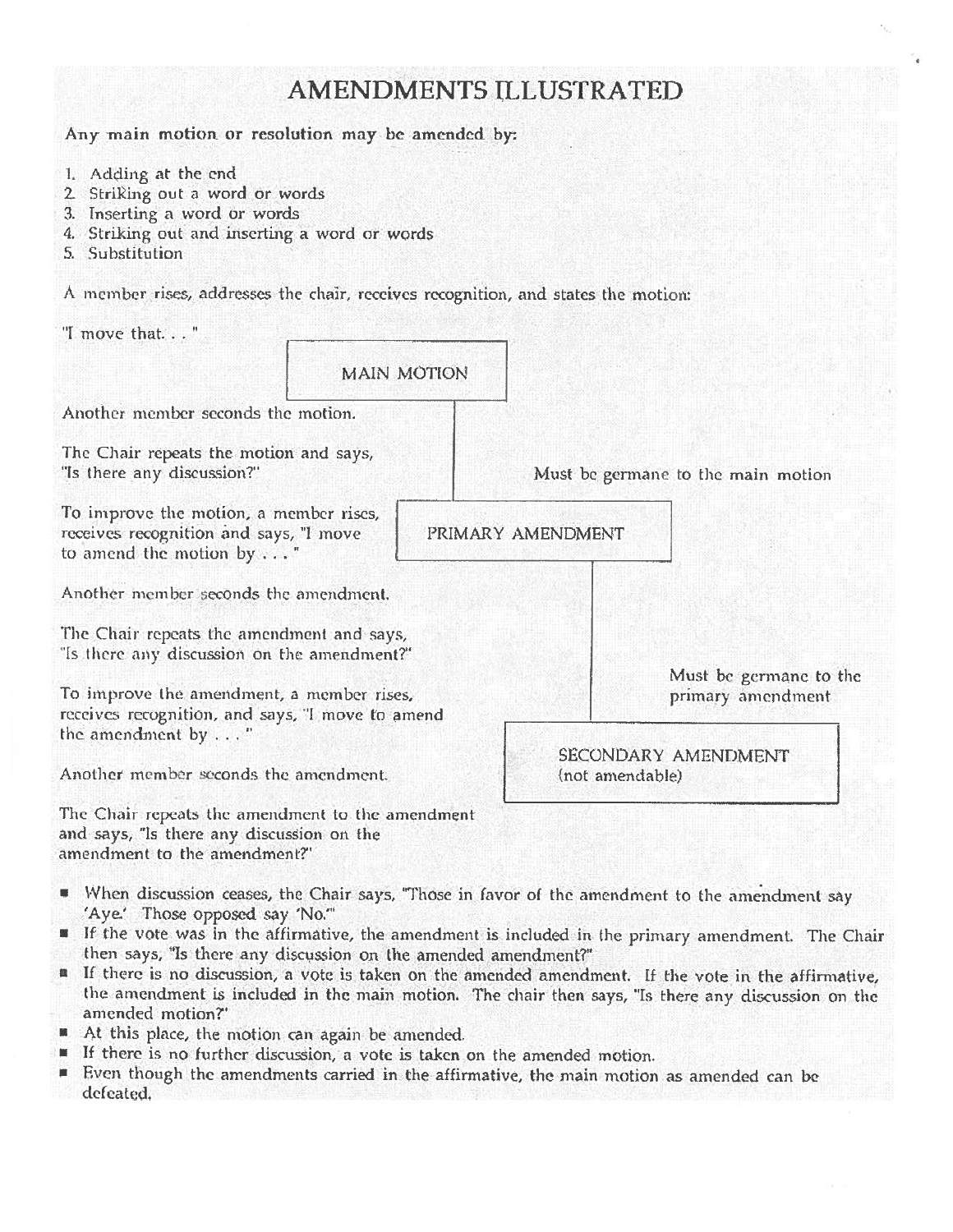| TO DO THIS                                            | YOU SAY THIS                                    | <b>MAY YOU</b><br><b>INTERRUPT</b><br><b>SPEAKER</b> | <b>MUST YOU</b><br>BE<br><b>SECONDED</b> | IS MOTION<br>DEBATABLE | WHAT<br><b>VOTE</b><br><b>REQUIRED</b> |
|-------------------------------------------------------|-------------------------------------------------|------------------------------------------------------|------------------------------------------|------------------------|----------------------------------------|
| Adjourn meeting*                                      | I move that we adjourn                          | No                                                   | Yes                                      | No.                    | Majority                               |
| Recess meeting                                        | I move that we recess<br>until                  | No                                                   | Yes                                      | No.                    | Majority                               |
| Complain about noise,<br>room temperature, etc.*      | Point of privilege                              | Yes                                                  | No                                       | N <sub>o</sub>         | No vote                                |
| Suspend further<br>consideration of<br>something*     | I move we table it                              | No                                                   | Yes                                      | N <sub>o</sub>         | Majority                               |
| End debate                                            | I move the previous<br>question                 | No                                                   | Yes                                      | No                     | $2/3$ vote                             |
| Postpone consideration of<br>something                | I move we postpone<br>this matter until         | No                                                   | Yes                                      | Yes                    | Majority                               |
| Have something studied<br>further                     | I move we refer this<br>matter to committee     | No                                                   | Yes                                      | Yes                    | Majority                               |
| Amend a motion                                        | I move this motion be<br>amended by             | No                                                   | Yes                                      | Yes                    | Majority                               |
| Introduce business (a<br>primary motion)              | I move that                                     | No                                                   | Yes                                      | Yes                    | Majority.                              |
| Object to procedure or<br>personal affront'           | Point of order                                  | Yes                                                  | No                                       | No                     | No vote,<br>Chair<br>decides           |
| Request information                                   | Point of information                            | Yes.                                                 | No.                                      | No                     | No vote                                |
| Ask for actual count to<br>verify voice vote          | I call for a division of<br>the house           | No                                                   | No                                       | No                     | No vote                                |
| Object consideration of<br>undiplomatic vòte'         | I object to consideration<br>of this question   | Yes                                                  | No.                                      | No                     | $2/3$ vote                             |
| Take up a matter<br>previously tabled <sup>®</sup>    | I move to take from<br>the table.               | No                                                   | Yes                                      | No                     | Majority                               |
| Reconsider something<br>already dispósed of'          | I niove wé reconsider<br>our action relative to | Yes                                                  | Yes                                      | Yes                    | Majority                               |
| Consider something<br>already out of its<br>schedule* | I move we suspend the<br>rules and consider     | No                                                   | Yes                                      | No.                    | $2/3$ vote                             |
| Vote on a ruling by the<br>Chair.                     | I appeal the Chair's<br>decision                | Yes                                                  | Yes                                      | Yes                    | Majority                               |

# PARLIAMENTARY PROCEDURE AT A GLANCE

\*Not amendable

 $\vec{r}$